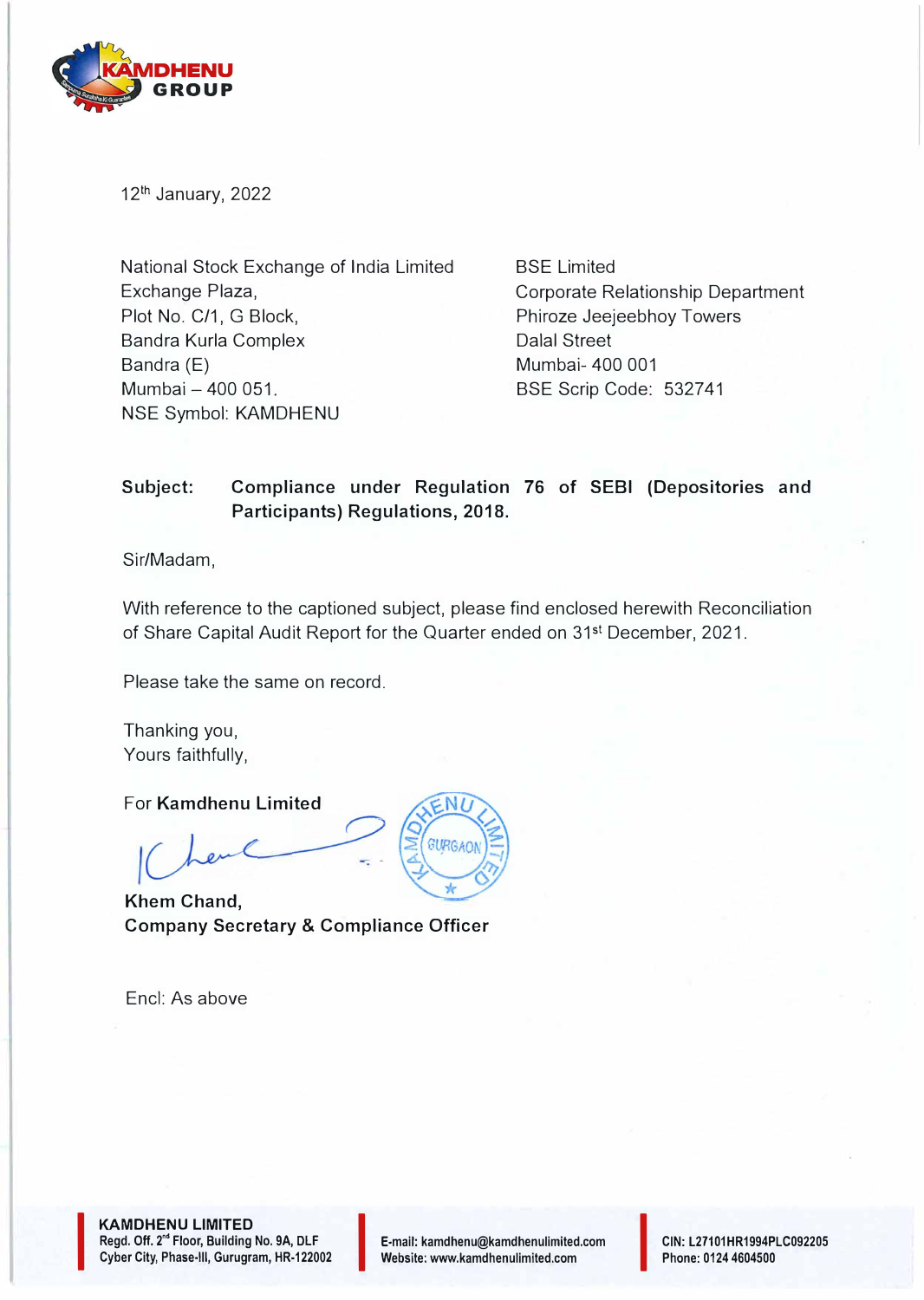

# CHANDRASEKARAN ASSOCIATES®

**COMPANY SECRETARIES** 

#### The Board of Directors

Kamdhenu Limited 2nd Floor, Tower A, Building No. 9 DLF Cyber City, Phase III Gurgaon-122002, Haryana

#### RECONCILIATION OF SHARE CAPITAL AUDIT REPORT

[pursuant to Circular No. D&CC/FITTC/CIR-16/2002 dated December 31, 2002] & Regulation 76 of SEBI (Depositories & Participants) Regulations, 2018.

We have examined the registers, records and documents of Kamdhenu Limited for the quarter ended on 31st December,2021 as maintained by M/s Kfin Technologies Private Limited (Formerly known as Karvy Fintech Private Limited), the Registrar/Share Transfer Agents of the Company. In our opinion and to the best of our knowledge and according to the information and explanation given to us and as shown by the records examined by us, we hereby submit our reconciliation of share capital audit report for the aforesaid quarter as under:

| $\mathbf{1}$   | For Quarter Ended:                                                                                            |                         |                                                  |                                                             | 31.12.2021                         |                                     |                                                              |  |
|----------------|---------------------------------------------------------------------------------------------------------------|-------------------------|--------------------------------------------------|-------------------------------------------------------------|------------------------------------|-------------------------------------|--------------------------------------------------------------|--|
| 2              | ISIN:                                                                                                         |                         |                                                  |                                                             | INE 390H01012                      |                                     |                                                              |  |
| 3              | Face Value:                                                                                                   |                         |                                                  |                                                             | Rs. 10/-each                       |                                     |                                                              |  |
|                |                                                                                                               |                         |                                                  |                                                             | Kamdhenu Limited                   |                                     |                                                              |  |
| $\overline{4}$ | Name of the Company:                                                                                          |                         |                                                  |                                                             |                                    |                                     |                                                              |  |
| 5              | Registered Office Address:                                                                                    |                         |                                                  |                                                             | 2nd Floor, Tower A, Building No. 9 |                                     |                                                              |  |
|                |                                                                                                               |                         |                                                  | DLF Cyber City, Phase III                                   |                                    |                                     |                                                              |  |
|                |                                                                                                               |                         |                                                  |                                                             | Gurgaon-122002, Haryana            |                                     |                                                              |  |
| 6              | Correspondence Address:                                                                                       |                         |                                                  |                                                             | 2nd Floor, Tower A, Building No. 9 |                                     |                                                              |  |
|                |                                                                                                               |                         |                                                  |                                                             | DLF Cyber City, Phase III          |                                     |                                                              |  |
|                |                                                                                                               |                         |                                                  | Gurgaon-122002, Haryana                                     |                                    |                                     |                                                              |  |
| 7              | Telephone & Fax Nos.:                                                                                         |                         |                                                  |                                                             | (T) 0124-4604534                   |                                     |                                                              |  |
|                |                                                                                                               |                         |                                                  |                                                             | (F) 0124-4218524                   |                                     |                                                              |  |
| 8              | Email address:                                                                                                |                         |                                                  |                                                             | cs@kamdhenulimited.com             |                                     |                                                              |  |
| 9              | Names of Stock Exchanges where the                                                                            |                         |                                                  | (i) National Stock Exchange of India Limited                |                                    |                                     |                                                              |  |
|                | Company's Securities are listed                                                                               |                         | (ii) BSE Limited                                 |                                                             |                                    |                                     |                                                              |  |
|                |                                                                                                               |                         |                                                  |                                                             | <b>Number of</b><br>shares         | % of Total Issued<br>Capital        |                                                              |  |
| 10             | <b>Issued Capital:</b>                                                                                        |                         |                                                  |                                                             | 2,69,35,500                        |                                     | 100.00                                                       |  |
| 11             | Listed Capital:                                                                                               |                         |                                                  |                                                             | 2,69,35,500                        | 100.00                              |                                                              |  |
| 12             | Held in dematerialised form in CDSL:                                                                          |                         |                                                  |                                                             | 43,19,233                          | 16.04                               |                                                              |  |
| 13             | Held in dematerialised form in NSDL:                                                                          |                         |                                                  |                                                             | 2,26,13,515                        | 83.95                               |                                                              |  |
| 14             | Physical:                                                                                                     |                         |                                                  |                                                             | 2,752                              | 0.01                                |                                                              |  |
| 15             | Total No. of Shares (12+13+14)                                                                                |                         |                                                  |                                                             | 2,69,35,500                        | 100.00                              |                                                              |  |
| 16             | Reasons for difference if any, between                                                                        |                         |                                                  |                                                             |                                    |                                     |                                                              |  |
|                |                                                                                                               |                         |                                                  |                                                             | NOT APPLICABLE                     |                                     |                                                              |  |
|                | (10811), (10815), (11815)                                                                                     |                         |                                                  |                                                             |                                    |                                     |                                                              |  |
| 17             | Certifying the details of changes in share capital during the quarter under consideration as per Table below: |                         |                                                  |                                                             |                                    |                                     |                                                              |  |
| Particulars*** |                                                                                                               | No. of<br><b>Shares</b> | Applied/<br><b>Not</b><br>Applied<br>for listing | Listed on<br><b>Stock</b><br>Exchange<br>(Specify<br>Names) | whether<br>intimated to<br>CDSL    | whether intimated to<br><b>NSDL</b> | In-prin.<br>Appr.<br>Pending<br>for SE<br>(Specify<br>names) |  |
| Not Applicable |                                                                                                               | N/A                     | N/A                                              | N/A                                                         | N/A                                | N/A                                 | N/A                                                          |  |
|                | *** Rights, Bonus, Preferential Issue, ESOPs, Amalgamation, Conversion, Buyback, Capital Reduction,           |                         |                                                  |                                                             |                                    |                                     |                                                              |  |
|                | Forfeiture, Any other (to specify).                                                                           |                         |                                                  |                                                             |                                    |                                     |                                                              |  |
|                |                                                                                                               |                         |                                                  |                                                             |                                    |                                     |                                                              |  |

TIWARI SHASHIKANT Date: 2022.01.11 Digitally signed by TIWARI SHASHIKANT